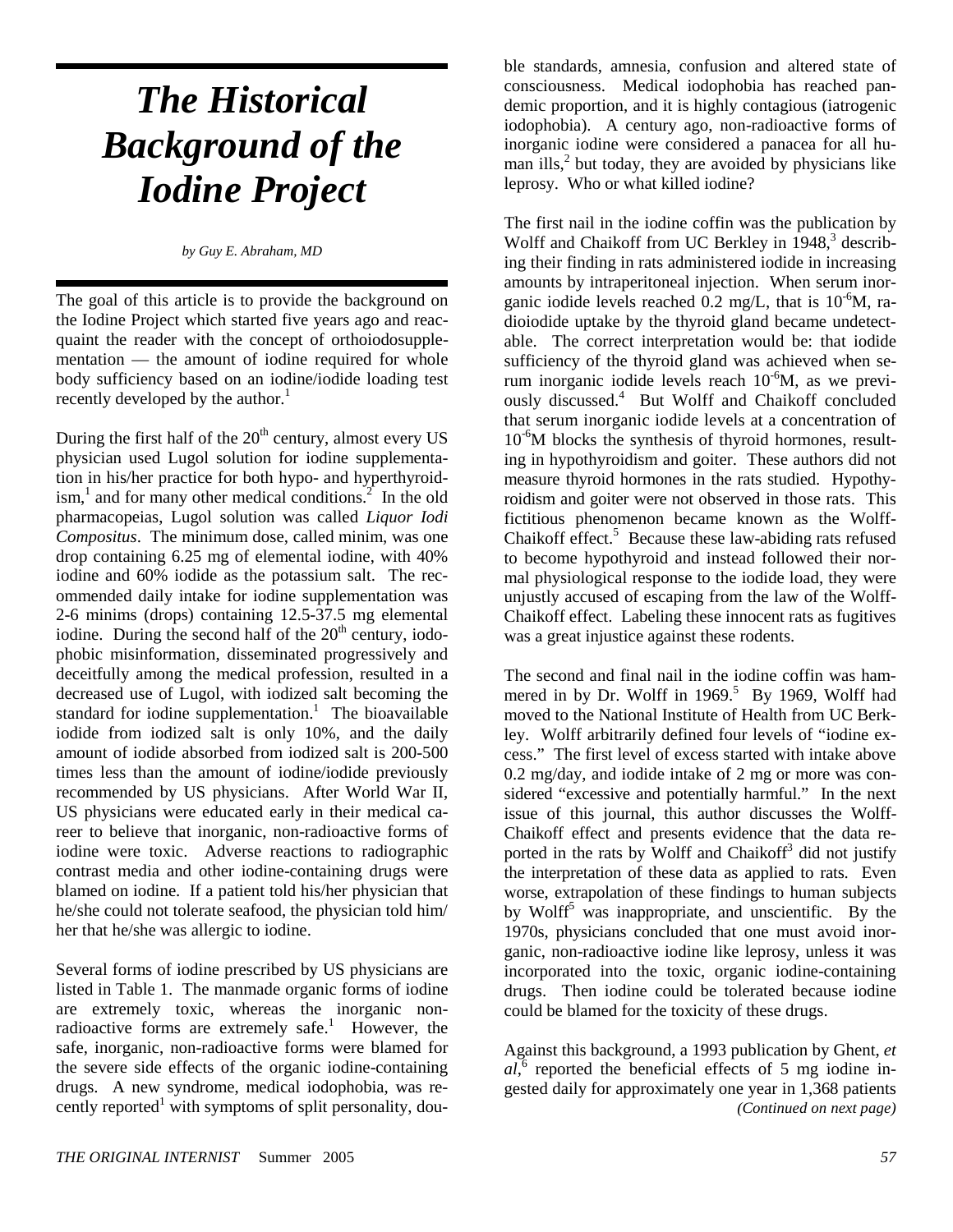# **Table 1**

# **Various Forms of Iodine/Iodide Used in Clinical Medicine and Their Toxicity Levels**

|                | <b>FORMS</b>                                                                                                  | TOXICITY                             |  |  |
|----------------|---------------------------------------------------------------------------------------------------------------|--------------------------------------|--|--|
| INORGANIC      | 1) Non-radioactive<br>A) Iodides (i.e., SSKI)<br>B) Tincture of iodine<br>C) Lugol solution                   | Extremely safe                       |  |  |
|                | 2) Radioactive iodides for<br>diagnostic and therapeutic<br>purposes                                          | Carcinogenic,<br>Cytotoxic           |  |  |
| <b>DRGANIC</b> | 1) Naturally occurring<br>A) Thyroid hormones<br>B) Thyroidal iodolipids                                      | Safe within<br>physiologic<br>ranges |  |  |
|                | 2) Man-made<br>A) Radiographic contrast<br>media<br>B) Iodine-containing drugs<br>( <i>i.e.</i> , amiodarone) | Extremely toxic                      |  |  |

with fibrocystic disease of the breast (FDB). This author became aware of Ghent's publication in 1997. Ghent's study did not confirm Wolff's prediction that daily iodine intake of 2,000 µg (2 mg) was "excessive and potentially harmful." Based on academic credentials and reputation, the opinion of thyroidologist Wolff from the National Institute of Health, would prevail over the findings of Ghent, *et al*. However, being interested in facts only, not in preconceived opinions of famous thyroidologists, an extensive search of the literature on iodine in medicine was initiated seven years ago by the author, combined with some original clinical research.

The literature search revealed that 60 million mainland Japanese consume a daily average of 13.8 mg of elemental iodine, and Japan is one of the healthiest nations, based on overall well-being and cancer statistics.<sup>4</sup> Japanese women do not stop consuming iodine-rich foods during pregnancy, and Japanese fetuses are exposed to maternal peripheral levels of iodide at concentrations of  $10^{-5}M$  to  $10^{-6}$ M.<sup>1,4</sup> Either the Japanese are mutants, capable of thriving on toxic levels of iodine or we have been grossly deceived, and the human body needs at least 100 times the RDA, which was established very recently in 1980 and confirmed in  $1989!^7$ 

The literature search also revealed that US physicians over the past century used Lugol solution extensively in their practice for both hypo- and hyperthyroidism.<sup>1</sup> The recommended daily amount for iodine supplementation,

as previously mentioned, was from 2-6 drops containing 12.5-37.5 mg elemental iodine with 40% iodine and 60% iodide as the potassium salt. As late as 1995, it was still the recommended amount in the *19th Edition of Remington's Science and Practice of Pharmacy*. For hyperthyroidism, physicians then used Lugol solution in daily amounts ranging from 6-180 mg, with the most common dose of 90 mg resulting in success rates as high as  $90\%$ .<sup>1</sup> Radioiodide and goitrogens called antithyroid drugs were not available to US physicians until the late 1940s, after World War II.

With the advent of radioiodide and goitrogens as alternatives to Lugol solution in patients with hyperthyroidism, thyroidologists became very destructive, causing hypothyroidism in 90% of these unfortunate patients.<sup>1</sup> It is of interest to mention that both radioiodide and goitrogens were introduced by the same group of investigators as a replacement to Lugol in the treatment of hyperthyroidism, at about the same time iodophobic misinformation started appearing in the medical literature again authored by the same investigators.<sup>1</sup> How strange!

Thyroidologists suffer from selective iodophobia for the inorganic, non-radioactive forms of iodine combined with paradoxical iodophylia for radioactive iodide and the toxic, organic iodine-containing drugs. As an example, some thyroidologists recommend radioiodide ablation of the thyroid gland in order to allow the reintroduction of the organic iodine-containing drug amiodarone in patients with a prior history of amiodarone-induced thyrotoxicosis.<sup>8</sup> Amiodarone is a toxic form of sustainedrelease iodine. The author has previously discussed the interesting observation that this antiarrhythmic drug becomes effective when the body has accumulated approximately 1.5 g of iodine. $8$  This is exactly the amount of iodine retained by the human body when iodine sufficiency is achieved following orthoiodosupplementation.<sup>7</sup> Whole body sufficiency for inorganic, non-radioactive iodine/iodide results in optimal cardiac functions. Inorganic, non-radioactive iodine was never tested in clinical conditions for which physicians prescribe amiodarone. However, inorganic iodide is blamed for the severe side effects of this drug. Unbelievable, but true!

A review of the iodine literature revealed that British physicians recommended a similar range of daily intake of iodine in the form of hydrogen iodide as the ranges of iodine recommended by US physicians in the form of Lugol solution. The recommended daily intake of hydriodic acid syrup was  $2-4$  ml.<sup>9</sup> The syrup is prepared by the British apothecary from a stock solution containing 10% hydrogen iodide (HI), which is diluted 10-fold with *(Continued on next page)*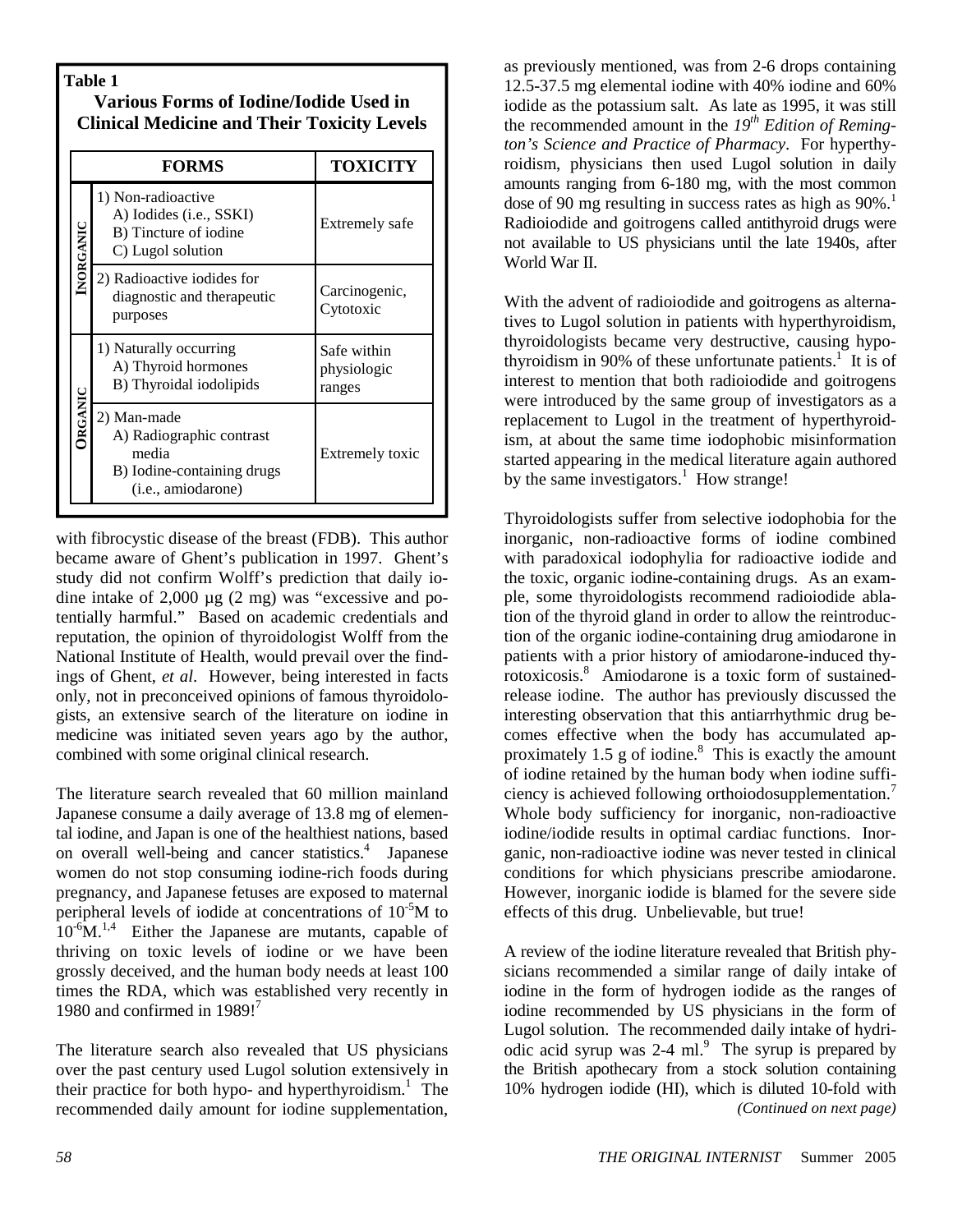syrups of different flavors. The syrup would contain 1% hydrogen iodide. This would compute to 10 mg iodide per ml. So, the recommended daily amount of elemental iodine was 20-40 mg.

After overcoming the delusion that inorganic, nonradioactive forms of iodine are toxic and becoming aware that the inorganic, non-radioactive forms of iodine were extremely safe and used extensively by US physicians for many medical conditions, the author initiated the Iodine Project. Clinical studies were performed five years ago to confirm Ghent's findings,<sup>6</sup> combined with some original research. The clinical aspects of this research were performed under contract at the Flechas Family Practice Clinic in Hendersonville, North Carolina under the supervision of Jorge D. Flechas, MD, and funded with grants from Optimox Corporation. The author designed the protocols and monitored the progress and completion of each project. Informed consent was obtained from all subjects participating in these projects.

Because administration of iodine in liquid solution is not very accurate, may stain clothing, has an unpleasant taste, and causes gastric irritation, we decided to use a precisely quantified tablet form of Lugol. To prevent gastric irritation, the iodine/iodide preparation was absorbed unto a colloidal silica excipient; to eliminate the unpleasant taste of iodine, the tablets were coated with a thin film of pharmaceutical glaze. John C. Hakala from Hakala Apothecaries, in Lakewood, Colorado, compounded the tablets.<sup>10</sup>

To confirm the safety of the Lugol tablets, pilot studies were performed with tablets of Lugol containing 1.0- 12.5 mg of elemental iodine. Following the pilot studies, 10 female subjects, seven with breast symptomatology, were studied for three months at 12.5 mg/day. Preand post-supplementation evaluation of blood chemistry, hematology, thyroid function tests, and ultrasonometry of the thyroid gland were performed. The results obtained in these female subjects using a tablet form of Lugol solution (Iodoral®, Optimox Corporation, Torrance, CA) at 12.5 mg/day for three months confirmed Ghent's observations, and the safety of the Lugol tablets. This was reported in *The Original Internist* in 2002.<sup>10</sup>

In order to build a database that could be used to develop a protocol for the implementation of iodine supplementation in FDB and other clinical conditions, a long-term study of Lugol tablets in female patients with FDB, using Ghent's scoring of FDB, was initiated four years ago at Dr. Flechas' clinic, supported by grants from Optimox Corporation. Dr. Flechas will present a preliminary report of his results on the use of Lugol tablets in FDB,

using daily amounts of 12.5-50.0 mg of elemental iodine (See page 89). In 2003, Dr. David Brownstein joined the Iodine Project and became a very efficient spokesman for the orthoiodosupplementation program. He wrote a booklet published in  $2004$ ,<sup>11</sup> describing his experiences with this approach in his practice. Dr. Brownstein was invited to outline some key recommendations for the benefit of other health care practitioners based on his and his partners' experience so far in 3,000 patients. His article will be in next month's issue.

Five years ago, urine samples were sent to local laboratories for the measurement of iodide levels before and after orthoiodosupplementation. The iodophobic mentality became evident immediately. The reports came back with statements like "Greater than 500 µg iodide/24 hr., check for contamination." The author then switched to a large commercial laboratory catering to some 30,000 health care practitioners. The normal range of urine iodide levels for that laboratory was: 0.02-0.50 mg/24 hr. Together with urine iodide levels, this laboratory also performed urine levels of minerals, trace elements, and toxic metals.

The bioavailability of a Lugol tablet (Iodoral<sup>®</sup>) containing 12.5 mg elemental iodine was evaluated by measuring 24-hour urine levels of iodide together with the minerals, trace elements, and toxic metals before and after administration of this preparation. The results obtained following iodine supplementation revealed that in some subjects, the urine levels of mercury, lead, and cadmium increased by several times after just one day of supplementation. For aluminum, this increased excretion was not observed usually until after one month or more on the iodine supplementation.

Based on data available in the medical literature, urinary iodide levels are considered the best index of iodine intake.<sup>12</sup> The initial results of the bioavailability study suggested that the Lugol tablets were not well absorbed since only 20-30% of the administered amount was recovered in the 24-hour urine collection of five subjects tested.<sup>12</sup> Just in case medical textbooks were wrong, and the explanation for the low recovery of iodide is body retention of iodine/iodide, the supplementation was continued for one month and then urine iodide levels were measured again in the 24-hour urine collection. Medical textbooks were wrong. The subjects excreted a mean of 50% of the amount ingested, with one subject excreting 96% of the ingested amount.<sup>12</sup>

The implication of such observation was that an iodine/ iodide-loading test could be developed to assess not just thyroid sufficiency for iodine but requirement of the *(Continued on next page)*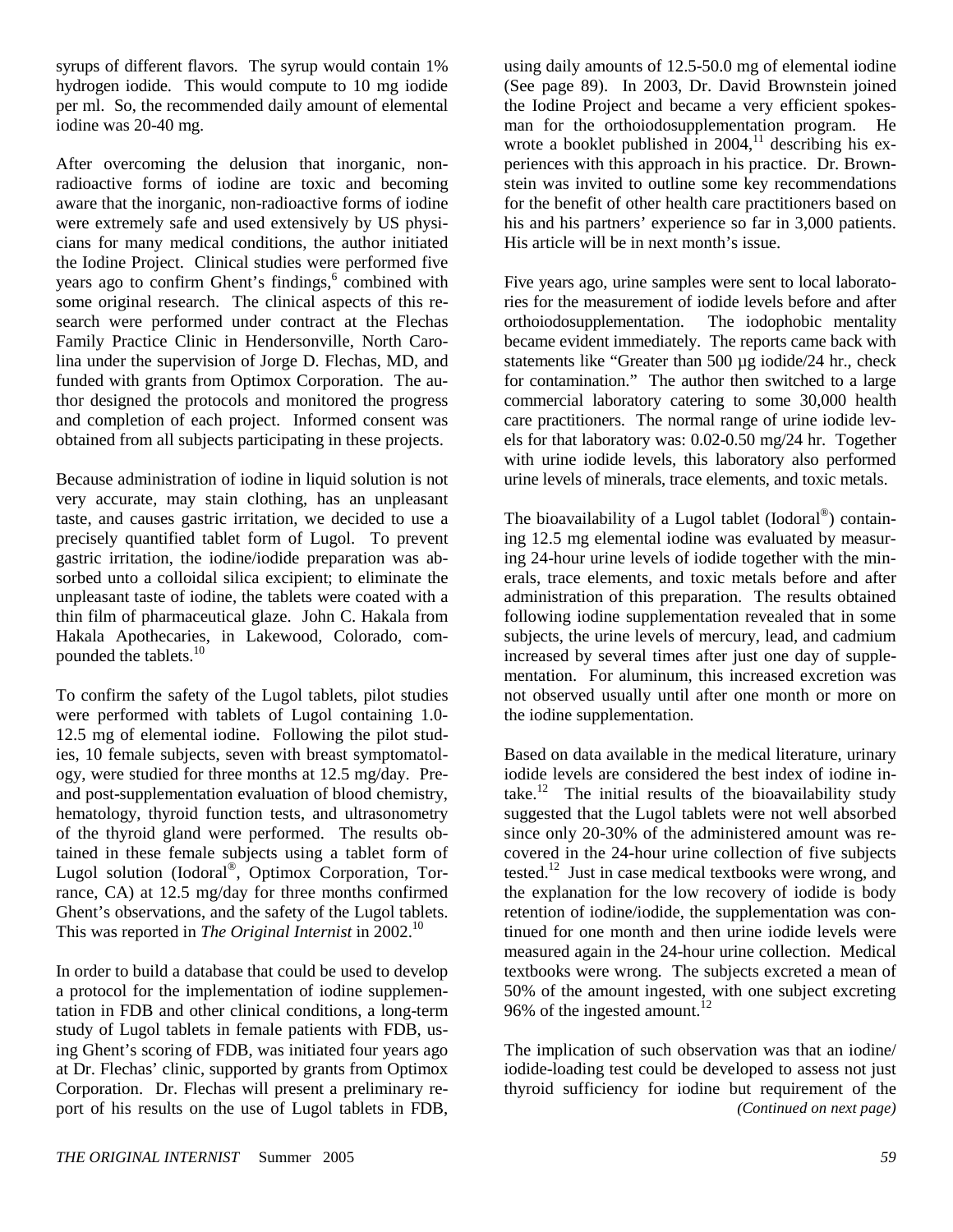

whole human body for that essential element. However, instead of a one-month loading test, further studies were performed to shorten this test to a single ingestion of the preparation. Another group of six subjects, (three male and three female) were evaluated with 24-hour urinary iodide levels after ingesting one, two, and three tablets of the same preparation. The mean percentage excretions  $(\pm SD)$  were 22 $\pm 1.2\%$  for one tablet, 23 $\pm 2.8\%$  for two tablets, and  $25\pm12.3\%$  for three tablets. In a third group of six subjects, urine iodide levels were evaluated following four tablets of the same preparation. The mean pecentage excretion was 39±17.2%. (See Figure 1.) For the loading test, a single ingestion of four tablets was chosen, because this dose resulted in the highest mean percentage iodide excreted with the widest interindividual variations.

Because of the improved overall well-being reported by the subjects who achieved 90% or more iodide excreted, sufficiency was arbitrarily set as 90%. Implementation of orthoiodosupplementation based on the loading test revealed that sufficiency was not achieved in some subjects even after two years of iodine supplementation at 1- 2 tablets/day. To achieve sufficiency within three months, most subjects required 3-4 tablets/day (37.5-50.0 mg), and some obese and diabetic subjects required even more than 50 mg/day to achieve and maintain sufficiency.

Six normal subjects with normal body weight (three men and three women) ingested four tablets of Iodoral® (50mg)/day for three months and were followed with monthly loading tests. After three months on orthoiodosupplementation, only one female subject did not reach sufficiency. Following one month off orthoiodosupple-

mentation, the loading test was repeated. All six subjects showed a significant drop of the iodide concentration in the 24-hour urine collection. In all five subjects who had reached sufficiency, the percentage of the oral amount excreted in the 24-hour urine collection was below 90%, ranging from 64-82%. This drop in percentage excretion has been observed in some subjects after they have achieved whole body sufficiency for iodine, even though they continued to ingest 50 mg iodine/day regularly. Increased exposure to goitrogens may be the explanation. In some of these cases, the author has observed increased urine bromide excretion as high as 20 fold baseline levels following the loading test, concomitant with a drop in percentage iodide excreted.

Whole body sufficiency for iodine correlated well with overall well-being, and some subjects could tell when they achieved sufficiency even before knowing the results of the test. Iodine sufficiency was associated with a sense of overall well-being, lifting of a brain fog, feeling warmer in cold environments, increased energy, needing less sleep, achieving more in less time, experiencing regular bowel movements and improved skin complexion. In some subjects with overweight or obesity, orthoiodosupplementation resulted in weight loss, decreased percentage body fat and increased muscle mass. Following orthoiodosupplementation, increased urinary excretion of the goitrogens fluoride and bromide and the toxic metals mercury, lead, cadium, and aluminum was observed; marked improvement of fibrocystic disease of the breast occurred following three months of iodine supplementation at 50 mg/day. In three patients with polycystic ovary syndrome with olygomenorrhea, orthoiodosupplementation resulted in regularization of the menstrual cycle. In patients on thyroid hormones, orthoiodosupplementation resulted in a decreased requirement to much lower levels of thyroxine and in some cases, resulted in the complete discontinuation of this hormone. This decreased requirement for thyroid hormones following orthoiodosupplementation was observed in a female patient with total thyroidectomy, suggesting that iodine not only improves thyroid function but also has an effect at the target organ level. In diabetic patients on insulin, orthoiodosupplementation resulted in better control of this condition, and in some cases alleviated this condition without the need for insulin. In hypertensive patients, whole body iodine sufficiency resulted in normalization of blood pressure without medications. Similar observations were reported by other physicians using this program. Best results were achieved when orthoiodosupplementation was combined with a complete nutritional program emphasizing magnesium instead of calcium.<sup>1</sup> The occurrence of side ef-*(Continued on next page)*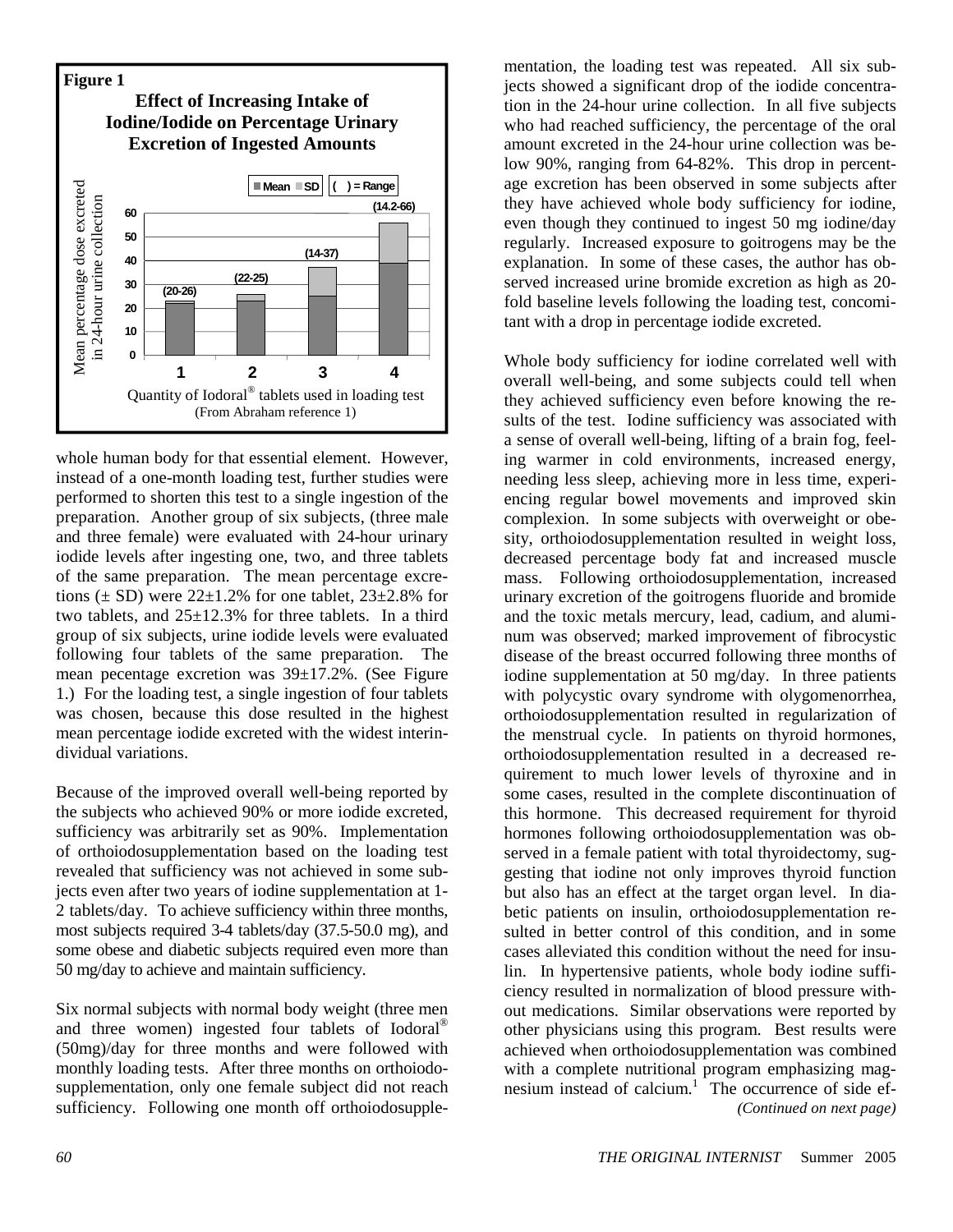fects was rare and this topic will be discussed by Drs. Flechas and Brownstein in other articles. The Wolff-Chaikoff effect was not observed in some 4,000 patients on orthoiodosupplementation for as long as three years with daily intake ranging from 12.5-50.0 mg. This is the combined experience of Drs. Flechas and Brownstein.

The serum level of inorganic iodide supposedly causing hypothyroidism and simple goiter by the Wolff-Chaikoff effect is  $0.2 \text{ mg/L}^3$ . The author previously calculated that in an adult, this level would be achieved with a daily ingestion of 12.5 mg elemental iodine.<sup>1</sup> Since this amount of Lugol solution was used safely by three generations of US physicians for iodine supplementation, and since we have observed that patients reported optimal mental and physical performances on 3-4 times that amount, we would like to propose a redefinition of the Wolff-Chaikoff effect as optimal mental and physical performances. This seems to be the most congenial solution to the Wolff-Chaikoff forgery. In this way, the names of Wolff and Chaikoff would continue to be mentioned in the medical literature, but associated with the real and pleasant outcome of orthoiodosupplementation, that is optimal mental and physical performances, not the gloomy, fictitious outcome proposed by Wolff,<sup>5</sup> that is goiter and hypothyroidism.

Three years ago, the author decided to set up the iodide assay *in situ*, using the ion-selective electrode procedure. To improve specificity, chromatography separation of the halides was performed on anion-exchange resins.<sup>12</sup> Halides and other substances interfered in the assay of iodide (Table 2). One full year was required to optimize the assay for iodide. In January 2003, Dr. Flechas and John C. Hakala were invited as guests of Optimox Corporation to attend a two-day workshop in order to learn this technology. Dr. Flechas quickly learned this proce-

dure and set it up in his own clinical laboratory. At first, the loading test was performed on his patients only, but eventually, he made this service available to other clinicians. Packets containing four tablets of Iodoral® were made available for the loading test. In another article in this issue, Dr. Flechas will present the results of the loading tests he gathered during the previous two years and his experience with the implementation of orthoiodosupplementation in his practice.

In order to test the reliability of commercial laboratories in the performance of urine iodide assay at the levels observed following the loading test, Optimox Corporation financed a pilot study on five subjects who underwent the loading test. Samples were sent to two commercial laboratories for iodide measurement. These laboratories used the ICP-MS method. The same samples were also measured by the author *in situ* (Table 3). Lab #1 consistently underestimated and Lab #2 consistently overestimated the levels measured in the potentiometric laboratory of the author. Physicians using the iodine/iodide loading test to follow their patients on orthoiodosupplementation will depend on the results of these tests for evaluation of whole body iodine sufficiency and clinical response. Therefore, the measurement of urine iodide levels must be accurate at concentrations two orders of magnitude greater than the normal range of these laboratories, that is 0.02-0.50 mg/24 hr.

The supervisor of Lab #1 was contacted. He was very helpful and explained that his equipment was calibrated to measure the range of urine iodide levels expected in the US population, that is 0.02-0.50 mg/24 hr, and therefore, it would not be reliable at levels 100 times higher. He performed recovery experiments and confirmed that his equipment underestimated the true value by 50% *(Continued on next page)* 

**Table 2** 

| <b>Halides</b> | Interferences*<br>Procedures for preventing interference            |                                                                                     |  |  |  |
|----------------|---------------------------------------------------------------------|-------------------------------------------------------------------------------------|--|--|--|
| Chloride       | $OH = 80$<br>$Br = 3 \times 10^{-3}$<br>$\Gamma = 5 \times 10^{-7}$ | 1) Acidification<br>2) Chromatographic separation from other halides                |  |  |  |
| Fluoride       | $OH^-$                                                              | Acidification with Orion spcial ISA: TISAB, added to urine samples at equal volumes |  |  |  |
| <b>Bromide</b> | $OH = 3 \times 10^4$<br>$CI = 400$<br>$\Gamma = 2 \times 10^{-4}$   | Chromatographic separation from other halides                                       |  |  |  |
| Iodide         | $CI = 10^{-6}$<br>$Br = 5 \times 10^3$                              | Chromatographic separation from other halides                                       |  |  |  |

**Interferences in the Ion-Selective Electrode Assay of Halides and** 

\* The maximum allowable concentrations of interfering substances express as the molar ratio of the interfering ion concentration to the sample halide concentration. If the ratio is exceeded, the data generated by electrode will become unreliable. Information supplied by Thermo Orion Corporation.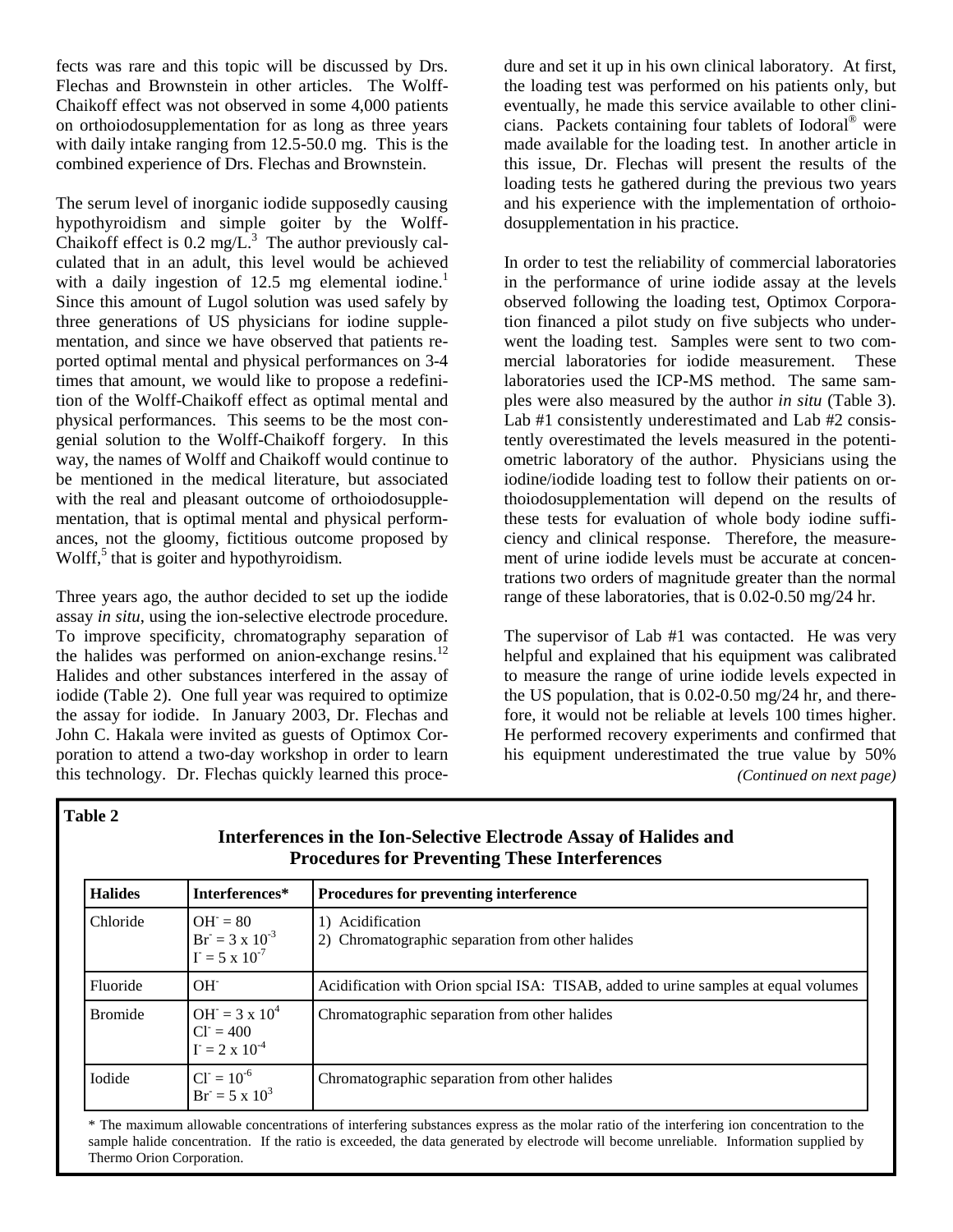within the range of iodide levels expected for the loading test. He showed great interest in offering this service to his clients, and the author supplied him with the details of the technique using ion-selective electrode, following chromatography on strong anion exchangers.

The chromatographic system was modified in order to measure accurately the other halides: chloride, fluoride, and bromide, using a positive displacement manifold designed by the author.<sup>8</sup> The flowchart for this chromatographic separation is displayed in Figure 2. Comparison of results obtained before and after chromatographic purification of the halides chloride, fluoride, bromide, and iodide revealed the following. In 24 urine samples analyzed, the values obtained for chloride and fluoride by the direct assay, using Thermo Orion reagents and the values obtained after chromatography were not significantly different. However, for bromide and iodide, the direct assay overestimated significantly the values obtained following chromatography. For iodide, the direct assay overestimated by two-fold on the average, the levels obtained following chromatography in urine samples obtained prior to iodine supplementation. Even after iodine supplementation, significant differences were observed in the iodide levels of some samples measured by these two procedures. It was decided to perform chromatography on all samples prior to analysis by the iodide-selective electrode, no matter the expected iodide levels.

Orthoiodosupplementation resulted in marked increase in bromide excretion, and to a lesser extent in fluoride also. The results obtained in the first five subjects studied are displayed in Table 4. The results observed for bromide in subject #5 were so surprising that they were published as a letter to the editor of *Townsend Letter*. 13 These findings have since been replicated in a large number of tests. Female patients with breast cancer seem to retain more iodine on the loading test than normal subjects and excrete more bromide than normal subjects. This needs to be confirmed using a well-designed protocol since this observation is anecdotal on a small number of patients.

Recently, the author extended the ion-selective electrode assay to serum samples.<sup>8</sup> Evidence for an enterohepatic circulation of inorganic iodine was observed for the first time. Serum iodide levels reached peak values of 1.5- 2.2 mg/L between two and four hours post ingestion of Iodoral® in subjects ingesting 3-4 tab/day. A second peak of serum iodide after eight hours following the first peak was observed in some subjects suggesting that serum iodide undergoes an enterohepatic circulation. Se- *(Continued on next page)* 

## **Figure 2**

**Flowchart Describing the Combined Measurement of Chloride, Fluoride, Bromide, and Iodide in the Same Urine or Serum Sample by Prior Chromatography on Anion-Exchange Resin**  Cartridges Fitted with the 10 ml Plastic Syringes in a Positive Displacement Manifold (PMD).<sup>11</sup>

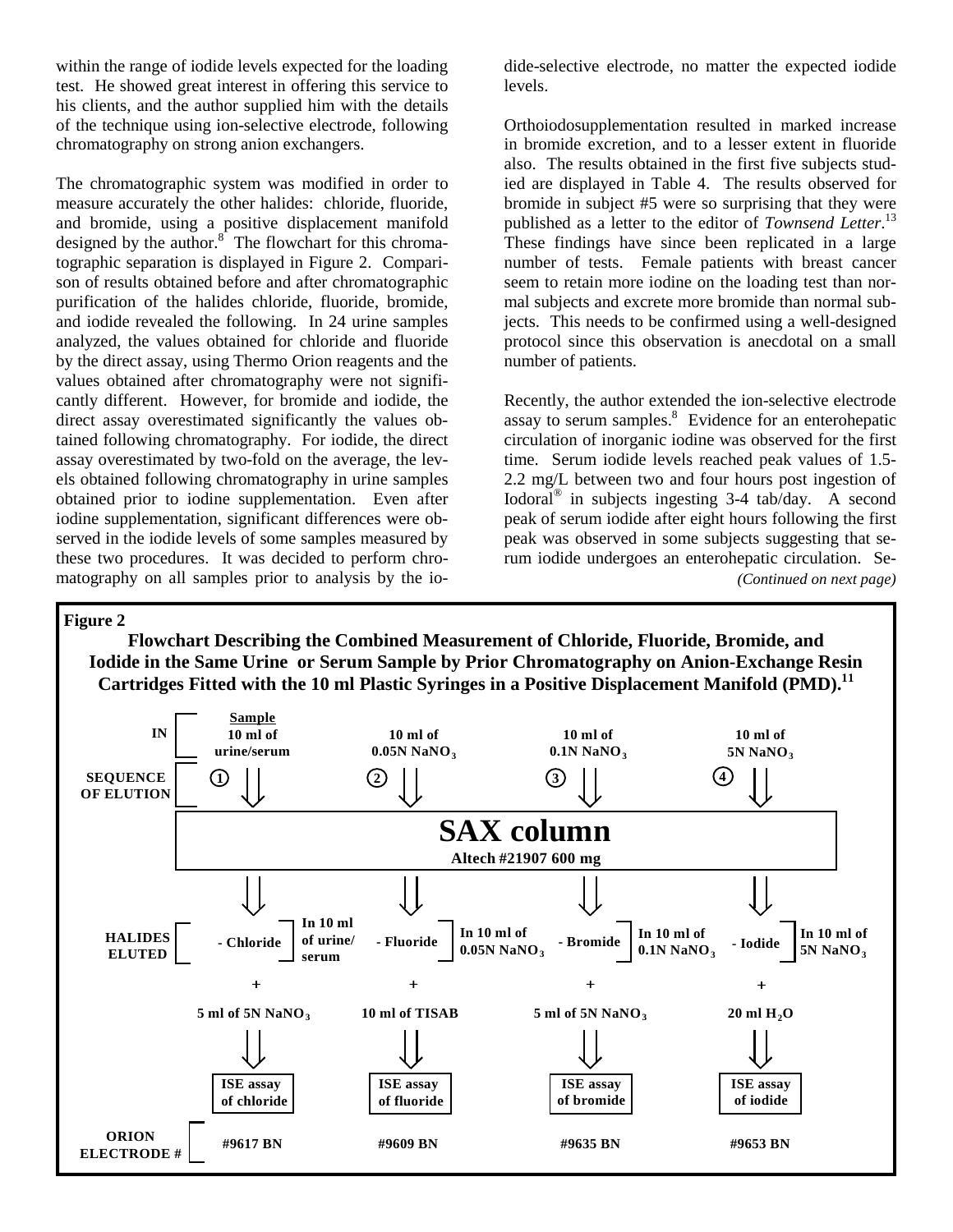rum iodide levels were still elevated 24 hours after the loading dose, ranging from  $0.3$ -0.6 mg/L. $^{3,7}$ 

In order to assess the presence of iodine and iodate (the oxidized forms) in serum following orthoiodosupplementation, serum iodide levels (the reduced form) were measured by ion-selective electrode before and after reduction with sodium metabisulfate. The three inorganic forms of the element iodine consumed by human subjects are 1) the negatively charged reduced iodide; 2) the negatively charged highly oxidized iodate IO<sub>3</sub>; and 3) the neutral oxidized iodine  $I_2$ . The iodide selective electrode is influenced only by negatively charged forms of this element, that is, iodide  $\Gamma$  and iodate IO<sub>3</sub>.

Experiments performed by the author with sodium iodate revealed that the iodate molecule, because it is larger in size than iodide, did not have any appreciable effect on the electromotive force (EMF) of the electrode, even at concentrations 10,000 times higher than the amount of iodide influencing significantly the EMF of the selective electrode.

Pilot studies were performed in order to quantify the amount of the reductant needed for the reduction of iodine and iodate to iodide. Almost 10 times more reductant was required for the reduction **Table 3** 

**Iodide Levels Measured in 24-hour Urine Collections of 5 Subjects Following the Iodine/Iodide Loading Test: A Comparison of Results Obtained from 3 Different Laboratories** 

| <b>Subject</b>                                                                                                                                                                                                                                    | <b>Sex</b> | <b>Commercial</b><br>Lab 1<br>(mg/24h) | Commercial<br>Lab 2<br>(mg/24h) | Optimox<br><b>R&amp;D</b> Lab<br>(mg/24h) |  |  |
|---------------------------------------------------------------------------------------------------------------------------------------------------------------------------------------------------------------------------------------------------|------------|----------------------------------------|---------------------------------|-------------------------------------------|--|--|
|                                                                                                                                                                                                                                                   | F          | 14.0                                   | 37.8                            | 23.1                                      |  |  |
| $\overline{2}$                                                                                                                                                                                                                                    | F          | 12.0                                   | 20.8                            | 19.0                                      |  |  |
| 3                                                                                                                                                                                                                                                 | M          | 7.0                                    | 23.8                            | 12.5                                      |  |  |
| 4                                                                                                                                                                                                                                                 | M          | 11.0                                   | 99.0                            | 34.7                                      |  |  |
| 5                                                                                                                                                                                                                                                 | M          | 12.0                                   | 41.9                            | 19.0                                      |  |  |
| $\ast$ if the state is the state of the state of the state of the state of the state of the state of the state of the state of the state of the state of the state of the state of the state of the state of the state of the s<br>$\blacksquare$ |            |                                        |                                 |                                           |  |  |

Urine iodide levels measured by Induction-Coupled Plasma — Mass Spectrometry.

\*\* Urine iodide levels measured by Ion Selective Electrode Assay.

of iodate to iodide than iodine to iodide. The reduction of iodate resulted in the formation of iodine first, then iodide. When this procedure was applied to urine samples, no significant difference was observed between pre- and post-reduction levels, suggesting that only iodide, the reduced form, was present in urine. However, serial serum samples obtained for 24 hours following the loading test, showed a significant difference in the serum iodide levels between pre- and post-reduced samples within the first two hours in a female subject, with post-reduction levels 5-10% higher. This suggests the presence of serum iodine early after ingestion of the Lugol tablets. Iodine obviously is not completely reduced to iodide in the intestinal tract during absorption as mentioned in medical textbooks. In another female subject post-orthoiodosupplementation for one month, a second peak of serum iodine was observed eight hours

after the first peak. Apparently, iodine is not reduced to iodide by the liver during enterohepatic circulation. There was no significant difference in the iodide measured following the addition of reductant to serum for the conversion of iodine to iodide or following the addition of 10 times more reductant for the conversion of iodate to iodide. Therefore, there was no evidence of iodate in the serum samples analyzed. The oxidation of iodine to iodate in biological systems has not been reported and this metabolic pathway of iodine probably does not occur *in vivo*. The only source of peripheral iodates would be from ingested food and drink. The author has not been able to locate a publication dealing with the measurements of serum iodate following ingestion of iodate.

> It is an easy experiment to carry out.

Serum inorganic iodide levels are a good index of the bioavailability of ingested iodine/iodide. Serum inorganic iodide is cleared rapidly by the kidneys with a daily clearance rate of 43.5  $L^7$ . At steady state condition, the serum iodide levels expected for patients receiving 50 mg iodine/day should be approximately: serum iodide  $(mg/L) =$  daily intake  $(mg)/43.5$  L = 50 mg/43.5  $= 1.15$  mg/L.<sup>7</sup> If patients continue to excrete low levels of iodide after orthoiodosupplementation for three months, serum

inorganic iodide levels are indicated to assess whether this is due to decreased absorption or increased demand. Malabsorption of iodine/iodide would result in very low serum inorganic iodide levels  $(10^{-8}M)$  in the presence of low urinary excretion. We have not observed a case of malabsorption of iodine yet, when iodine supplementation was in the range of 12.5-50.0 mg/day. However, the author has previously reported low absorption of sodium iodide from salt.<sup>7</sup> On a molar basis, there is 30,000 times more chloride than iodide in iodized salt. Due to competition for absorption by the halide chloride, only 10% of iodide in iodized salt is absorbed.

Obesity increases the requirement for iodine<sup>7</sup> and up to 100 mg elemental iodine/day may be required to achieve and maintain sufficiency. Another factor in-*(Continued on next page)*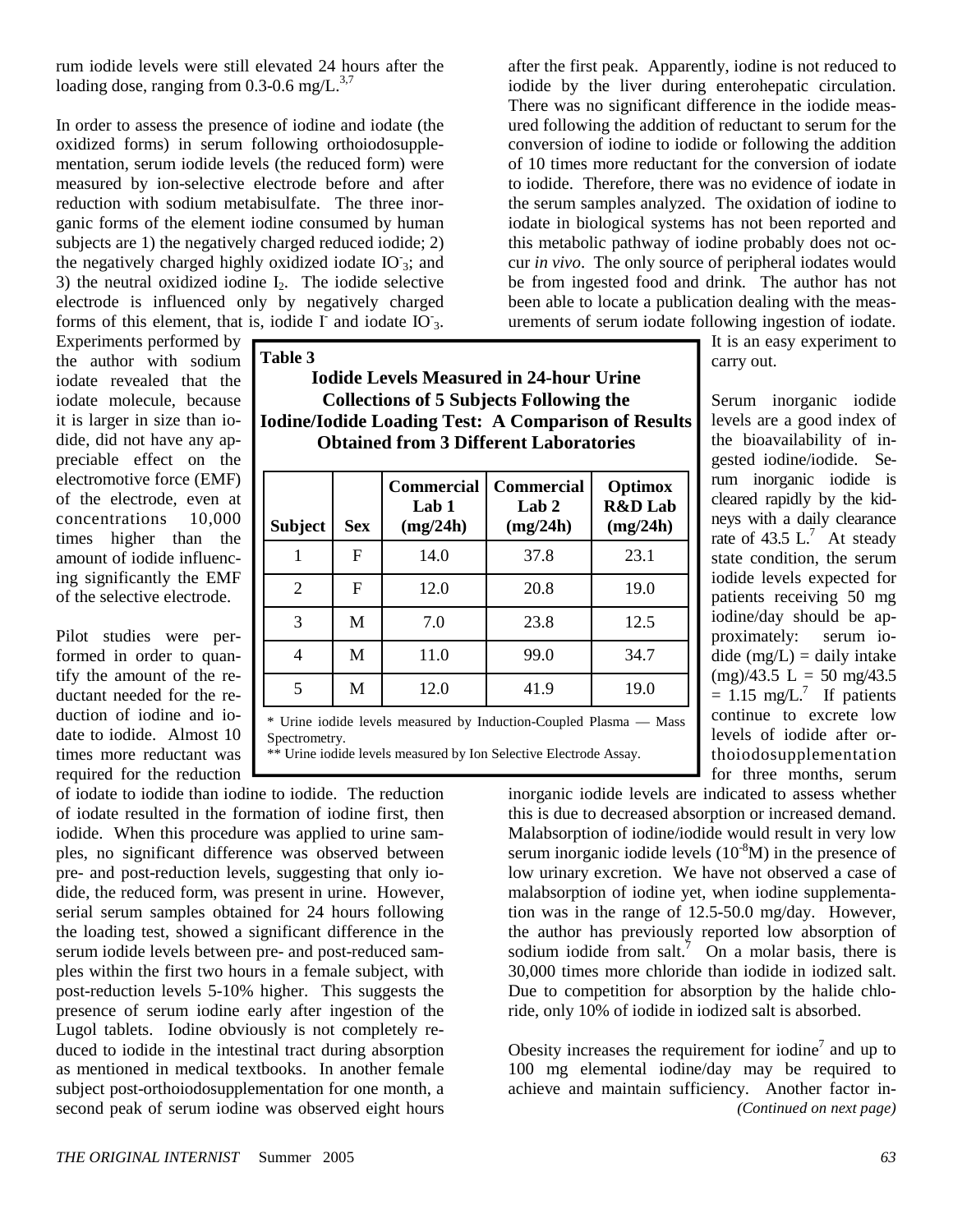volved in the increased demand for iodine is the presence of excessive amounts of goitrogens from the diet and lifestyle. For example, smoking increases serum thiocyanate levels, interfering with the sodium/iodide symporter function. Sources of goitrogens are available from medical textbooks, $14$  although the halides fluoride and bromide are not listed as goitrogens. Fluoride interferes with the uptake of iodide by the thyroid gland symporter system, but it is itself not transported inside the thyrocyte, $15$  suggesting that fluoride causes oxidative damage to the halide-binding site of the symporter. The author previously discussed the goitrogenic effect of bromide even at low concentrations.<sup>1</sup> Patients who used water from wells and municipal plants may be exposed to potassium perchlorate, a very powerful goitrogen that behaves like fluoride, binding to the halide-binding site of the symporter without itself being symported. A recent Internet publication by Kirk, *et al*, 16 reported the presence of high concentrations of perchlorate in dairy milk sold in grocery stores and in human milk. The mean levels of perchlorate were five times higher in breast milk than dairy milk. Perchlorate has a selectivity factor of at least 30 over iodide. To compete effectively against this goitrogen, the peripheral concentration of inorganic iodide must be at least 100 times higher than the concentration of perchlorate. Kirk, *et al*, 16 observed that breast and dairy iodide levels were inversely correlated with the levels of perchlorate. Perchlorate and fluoride, due to their high redox potential, may cause oxidative damage to the halide-binding site, decreasing its efficiency for iodide transport.

If the pre-orthoiodosupplementation loading test report shows 90% or more of the ingested iodine in the 24 hour urine collection of patients on a Western diet, serum inorganic iodide levels are indicated to rule out an iodide transport defect or damage not just in the thyroid gland but throughout the whole body. In our experience, this is very rare and was observed in only two cases. The intestinal absorption of iodine/iodide involves a different mechanism than the uptake of iodide by target cells via the sodium/iodide symporter. For example, chloride competes with iodide in the intestinal tract<sup>7</sup> but chloride has no detectable effect on the iodide symporter system. $17$  This explains why a patient with iodide transport damage is able to absorb iodine/iodide efficiently but unable to transfer peripheral iodine/iodide into the cells. Peripheral iodide is cleared very rapidly by the kidneys, resulting in quantitative recovery of ingested iodine/iodide in the urine in a patient who is very iodinedeficient, if the cellular transport system is defective. In those cases, serum inorganic iodide levels 24 hours after the loading test will be low, even though the loading test suggests whole body sufficiency for iodine. In two

obese female patients with poor clinical response to orthoiodosupplementation, high urinary iodide excretion was associated with serum inorganic iodide levels below  $10^{-6}M$  (0.13 mg/L). The expected serum levels associated with high urinary iodide excretion should be between  $5 \times 10^{-6}$ M to  $10^{-5}$ M.<sup>7</sup>

Although congenital hypothyroidism due to sodium/ iodide symporter defect is extremely rare, milder forms of iodine/iodide transport defect/damage throughout the whole body may be more common and undetected. As of 1997, only 38 cases of congenital hypothyroidism due to sodium/iodide symporter defect were reported. Of interest is that in one of these cases,  $\frac{18}{3}$  a male Japanese subject, the diagnosis was not made until he was 30 years old. At the time of evaluation, he was euthyroid with a goiter while on the high iodine Japanese diet, but he got hypothyroidism on a Western diet. Administration of 50 mg iodide restored euthyroidism. An active transport system for iodide by a sodium/iodide symporter has been demonstrated in several organs besides the thyroid gland, capable of concentrating peripheral inorganic iodide 20- to 40-fold against a gradient.<sup>19</sup> The cellular uptake of iodide in some tissues may involve other mechanisms than the symporter system. Inorganic iodine/iodide has been detected in every organ and tissue examined, with relatively high levels in the thyroid gland, liver, lung, heart, and adrenal glands. The highest quantity of iodine was found in fat tissue and muscle.<sup>8</sup> Exposure to fluoride and perchlorate can cause oxidative damage to the halide-binding site of the sodium/iodide symport system, due to their high redox potential. In such cases, more than 50 mg iodine/day may be required to overcome the low efficiency of the iodine transport system. If the high iodide excretion prior to orthoiodosupplementation is due to significant amount of iodine in the diet of the patient, such as the diet of mainland Japanese, or if due to ingestion of medications containing iodine, fasting serum inorganic iodide levels will be between 5 x  $10^{-6}$  and  $10^{-5}$ M (0.65-1.30 mg/L). This is the range of serum iodide levels observed by the author when sufficiency is achieved.<sup>7</sup>

As mentioned previously, medical iodophobia has reached pandemic proportion, is highly contagious, and has wreaked havoc in the practice of medicine and on the US population. More misery and death in the US may have resulted from the Wolff-Chaikoff effect than both World Wars combined. Due to thyroid fixation, thyroidologists dictate the need for iodine. However, thyroidologists suffer from selective iodophobia for the inorganic, non-radioactive forms of iodine combined with a paradoxical iodophylia for radioiodide. In a sur- *(Continued on next page)*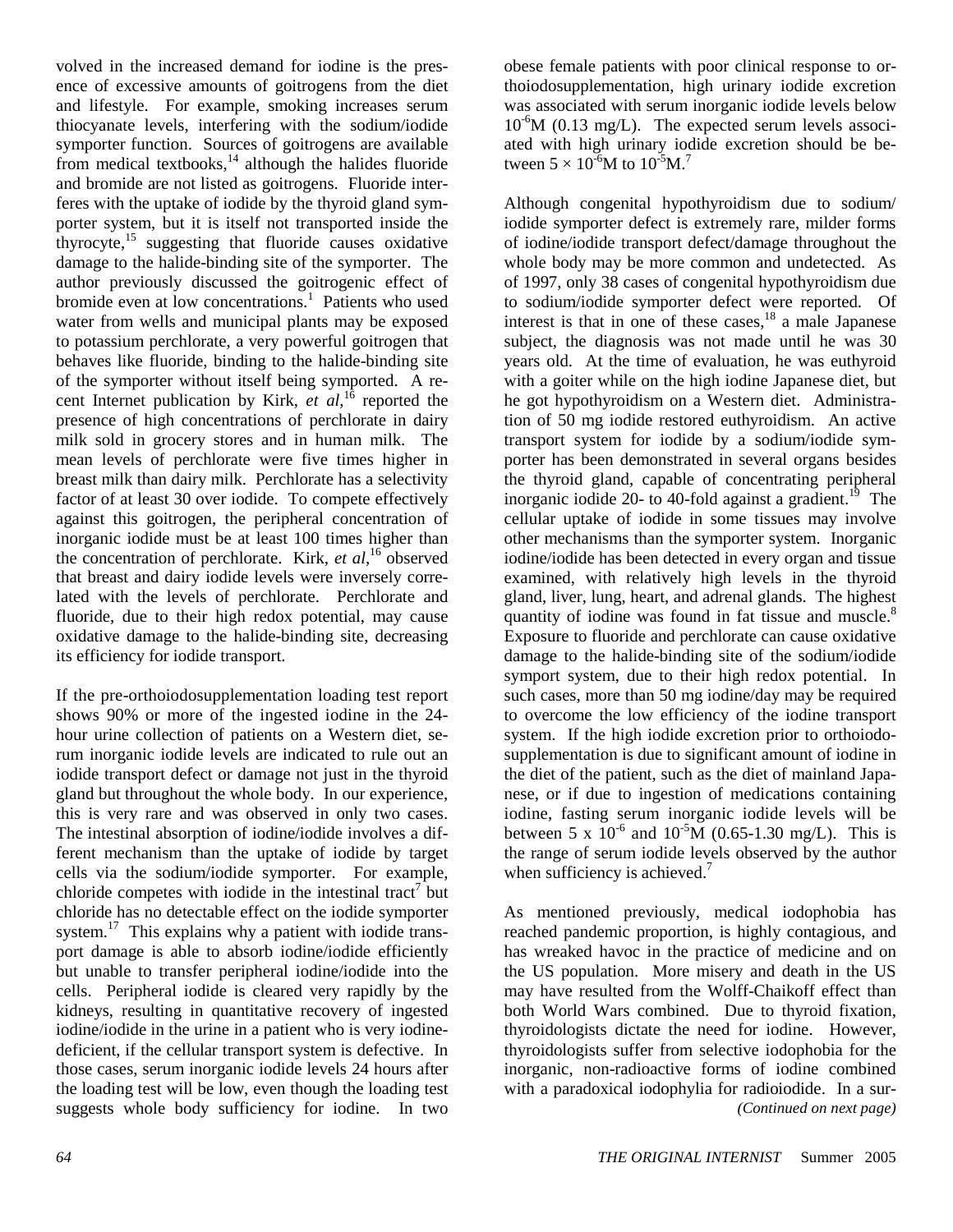vey of US thyroidologists, some 70% used radioiodide to treat hyperthyroidism<sup>1</sup> instead of the Lugol solution used previously to treat this condition safely and effectively with a success rate as high as 90%, compared to a thyroid destruction rate of 90% with radioiodide. The love affair of thyroidologist for radioiodide is not limited to its therapeutic application. Radioiodide is used extensively for diagnostic purposes although safer methods exist to obtain the same information. Fluorescence scanning of the thyroid gland gives more useful information than isotope scanning.19 Okerlund commented, "The types of images obtained from fluorescent thyroid scanning are indistinguishable from those of isotope scanning, since the same electronics and data presentation systems are used. The size, shape, and positional relationships of the thyroid lobes are therefore comparable to isotope scanning, with the right lobe larger in the majority of normal cases, the two lobes of equal size in a smaller number, and the presence of a larger left lobe in a still smaller number." Fluorescent scanning gives additional information on the amount of stable iodine in the thyroid gland.

Okerlund<sup>20</sup> reported that thyroid hormone therapy and irradiation of the thyroid gland cause a depletion of iodine from the thyroid gland. Ingestion of thyroid hormones for three months or more resulted in very low levels of thyroidal stable iodine reaching the detection limit of the equipment. "The finding that previously irradiated thyroid glands are sometimes iodide depleted, coupled with the observation that the iodide depleted gland in experimental animals is physiologically more sensitive to the effects of pituitary thyrotropin (TSH), may lead to changes in the understanding of radiationinduced thyroid disease and to changes in the clinical management of at least some of these patients, who are known to be at high risk for thyroid tumor development." Okerlund<sup>20</sup> is suggesting that patients on thyroid hormones and receiving radioiodide or radiation therapy should be supplemented with iodine as a preventative measure against the carcinogenic effect of these interventions in iodine depleted thyroid glands.

For the US population, Okerlund<sup>20</sup> reported a mean value of around 10 mg iodine/thyroid, with a range of 4- 19 mg. In 56 patients suffering from autoimmune thyroiditis, but with normal thyroid function, a mean value of 4.8 mg/thyroid was reported. In 13 patients with autoimmune thyroiditis and hypothyroidism, the mean value was 2.3 mg/thyroid. In 12 patients treated with amiodarone, a toxic form of sustained-release iodine, Jonckheer<sup>21</sup> reported a mean  $\pm$  SD of 30.5 $\pm$ 9.2 mg/ thyroid. In five patients who experienced thyroid dysfunction during amiodarone therapy, (three with hypoand two with hyperthyroidism), the iodine content of the thyroid gland was very low, being 4-10 times lower. The author previously calculated that the theoretical maximum of thyroidal iodine in the adult is 50 mg.<sup>7</sup> In the 12 patients on amiodarone therapy, the mean  $\pm$  SD was 30.5±9.2 mg, giving a 95% confidence limit ranging from 12.0-48.9 mg/thyroid. The upper limit of measured iodine in the thyroid gland of these patients, 48.9 mg is very close to the theoretical maximum of 50 mg/thyroid.

Why don't thyroidologists use fluorescent scanning of the thyroid instead of isotope scanning? One possible reason is the fact that this procedure exposed the harmful effect of thyroid hormone therapy and radioiodide in depleting the thyroid gland of iodine. Low thyroid iodine is associated with thyroid hyperplasia and cancer.<sup>1</sup> Could thyroid hormones cause the same iodine depletion in breast tissue? The prevalence of breast cancer is higher in women on thyroid hormones.<sup>4</sup> Thyroidologists use thyroid hormones extensively in their practice without supplementing their patients with iodine. Fluorescence scanning of the thyroid gland should be implemented. Thyroidologists would then have to face the damages they are causing to the thyroid gland and consequently to their patients.

Medical iodophobia resulted in the removal of iodate from bread 20 years ago, replacing it with the goitrogen bromate. This was associated with an increased prevalence of obesity, diabetes, and hypertension, as well as thyroid and breast cancer.<sup>1</sup> A recent publication reported an association between low iodine intake in women during pregnancy and attention deficit and hyperactivity disorder (ADHD) in their offspring.<sup>22</sup> However, children diagnosed with ADHD do not demonstrate prenatal thyroid dysfunction, reflected in the newborn serum thyroxine levels.<sup>23</sup> The most plausible explanation is a decreased sensitivity of the nuclear thyroid hormone receptor to thyroid hormones. We previously reported evidence for improved receptor response to thyroid hormones following orthoiodosupplementation.<sup>1,4</sup> Therefore, iodine is not only necessary for the synthesis of thyroid hormones but also for their effect on target cells. This effect is probably due to iodination of the thyroid hormone receptor. $1.4$  The essential element iodine, which is the inorganic, non-radioactive forms, deserves more attention from researchers and clinicians. It may be the missing link in patients currently resistant to conventional hormonal therapy.

## **About the Author**

*Guy E. Abraham, MD, is a former Professor of Obstetrics, Gynecology, and Endocrinology at the UCLA (Continued on next page)*